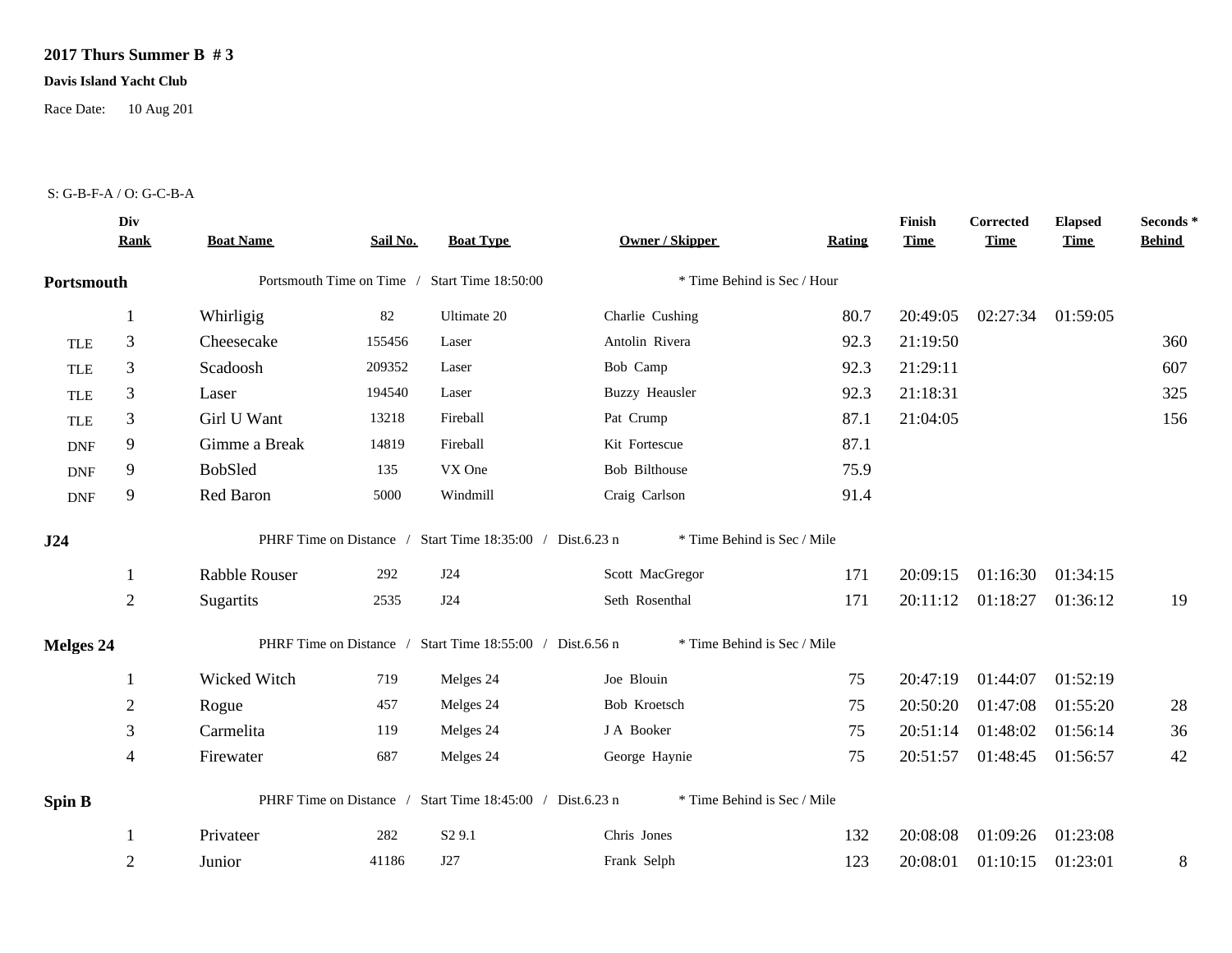|                      | 3              | Alliance B              | 734   | Capri 30                                                  | Bob Glaser /Tom Barry       | 108 | 20:06:35 | 01:10:22          | 01:21:35 | 9   |
|----------------------|----------------|-------------------------|-------|-----------------------------------------------------------|-----------------------------|-----|----------|-------------------|----------|-----|
|                      | $\overline{4}$ | Meltemi                 | 40787 | S <sub>2</sub> 9.1                                        | Alex Korakis                | 132 | 20:09:12 | 01:10:30          | 01:24:12 | 10  |
|                      | 5              | Fully Involved          | 97925 | <b>B25</b>                                                | Stephen Vincent             | 135 | 20:09:47 | 01:10:46          | 01:24:47 | 13  |
|                      | 6              | Tenacity                | 241   | Laser 28                                                  | Ken Hardy                   | 132 | 20:11:04 | 01:12:22          | 01:26:04 | 28  |
|                      | $\tau$         | Dr Bligh                | 30    | S <sub>2</sub> 9.1                                        | Michael Maher               | 132 | 20:18:53 | 01:20:11          | 01:33:53 | 104 |
| Spin A               |                |                         |       | PHRF Time on Distance / Start Time 19:05:00 / Dist.6.56 n | * Time Behind is Sec / Mile |     |          |                   |          |     |
|                      |                | Alpha Dog               | 83170 | Sr 33                                                     | Gordon Latrobe              | 63  | 21:00:56 | 01:49:03          | 01:55:56 |     |
|                      | 2              | No Limit                | 39526 | Farr 395                                                  | Neal Burns                  | 42  | 21:00:13 | 01:50:37          | 01:55:13 | 14  |
| <b>TLE</b>           | $\overline{4}$ | Wired                   | 39511 | Farr 395                                                  | Achilles/ Brocks            | 42  | 21:25:26 |                   |          | 245 |
| <b>TLE</b>           | $\overline{4}$ | No Way Jose             | 42696 | J35                                                       | Jose Suarezhoyos            | 72  | 21:26:49 |                   |          | 228 |
| <b>TLE</b>           | $\overline{4}$ | Kicks                   | 50    | J92s                                                      | Peter Hartleb               | 99  | 21:32:18 |                   |          |     |
| <b>TLE</b>           | $\overline{4}$ | Fire & Ice              | 83198 | J105                                                      | George Cussins              | 81  | 21:30:03 |                   |          | 248 |
| <b>Racer Cruiser</b> |                |                         |       | PHRF Time on Distance / Start Time 19:10:00 / Dist.2.95 n | * Time Behind is Sec / Mile |     |          |                   |          |     |
|                      |                | Wing It                 | 43620 | Irwin 39 Citation                                         | Mike Doyle                  | 126 | 20:46:31 | 01:30:19          | 01:36:31 |     |
|                      | $\overline{2}$ | Monami                  | 41456 | Benateau                                                  | Don Highnote                | 120 | 20:49:52 | 01:33:58          | 01:39:52 | 74  |
|                      | 3              | Intrepid                | 41227 | J40                                                       | Jeff Russo                  | 78  | 20:51:15 | 01:37:25          | 01:41:15 | 144 |
|                      | $\overline{4}$ | <b>Blue Heron</b>       | 1     | Catalina 425                                              | Russell Hoadley             | 123 | 20:59:18 | 01:43:15          | 01:49:18 | 263 |
| <b>RAF</b>           | $8\phantom{1}$ | Revenge                 | 005   | Dufour 34                                                 | Lee Burstiner               | 126 | 21:04:06 |                   |          | 358 |
| <b>DNF</b>           | $8\,$          | Hooloovoo               | 63365 | C&C MK2                                                   | Fenn Giles                  | 138 |          |                   |          |     |
| <b>DNF</b>           | 8              | Lunacy                  | 198   | Tartan 37                                                 | Dave Lorick                 | 135 |          |                   |          |     |
| Non Spin A           |                |                         |       | PHRF Time on Distance / Start Time 19:10:00 / Dist.2.95 n | * Time Behind is Sec / Mile |     |          |                   |          |     |
|                      | 1              | WT Flyer                | 97    | Pearson Flyer                                             | Ullman/Bostick/ Young       | 153 | 20:42:10 | 01:24:39          | 01:32:10 |     |
|                      | $\overline{2}$ | <b>Emotional Rescue</b> | 22268 | C & C 36                                                  | Dave Coffee                 | 176 | 20:48:00 | 01:29:21          | 01:38:00 | 96  |
|                      | 3              | Long Gone               | 10225 | Morgan 42                                                 | Phil Waller                 | 161 | 20:48:15 | 01:30:20 01:38:15 |          | 116 |
| <b>TLE</b>           | 6              | Wild Thing              | 335   | Catalina 36                                               | C Toro/ P Figley            | 190 | 21:16:05 |                   |          | 653 |
| <b>DNF</b>           | $\tau$         | Therapy                 | 23656 | <b>J30</b>                                                | Rene Ben-Avrahan            | 159 |          |                   |          |     |
| $\operatorname{AVE}$ |                | Boat                    | 57    | Wavelength 24                                             | Larry Willis                | 180 |          |                   |          |     |
| <b>Non Spin B</b>    |                |                         |       | PHRF Time on Distance / Start Time 19:10:00 / Dist.2.95 n | * Time Behind is Sec / Mile |     |          |                   |          |     |